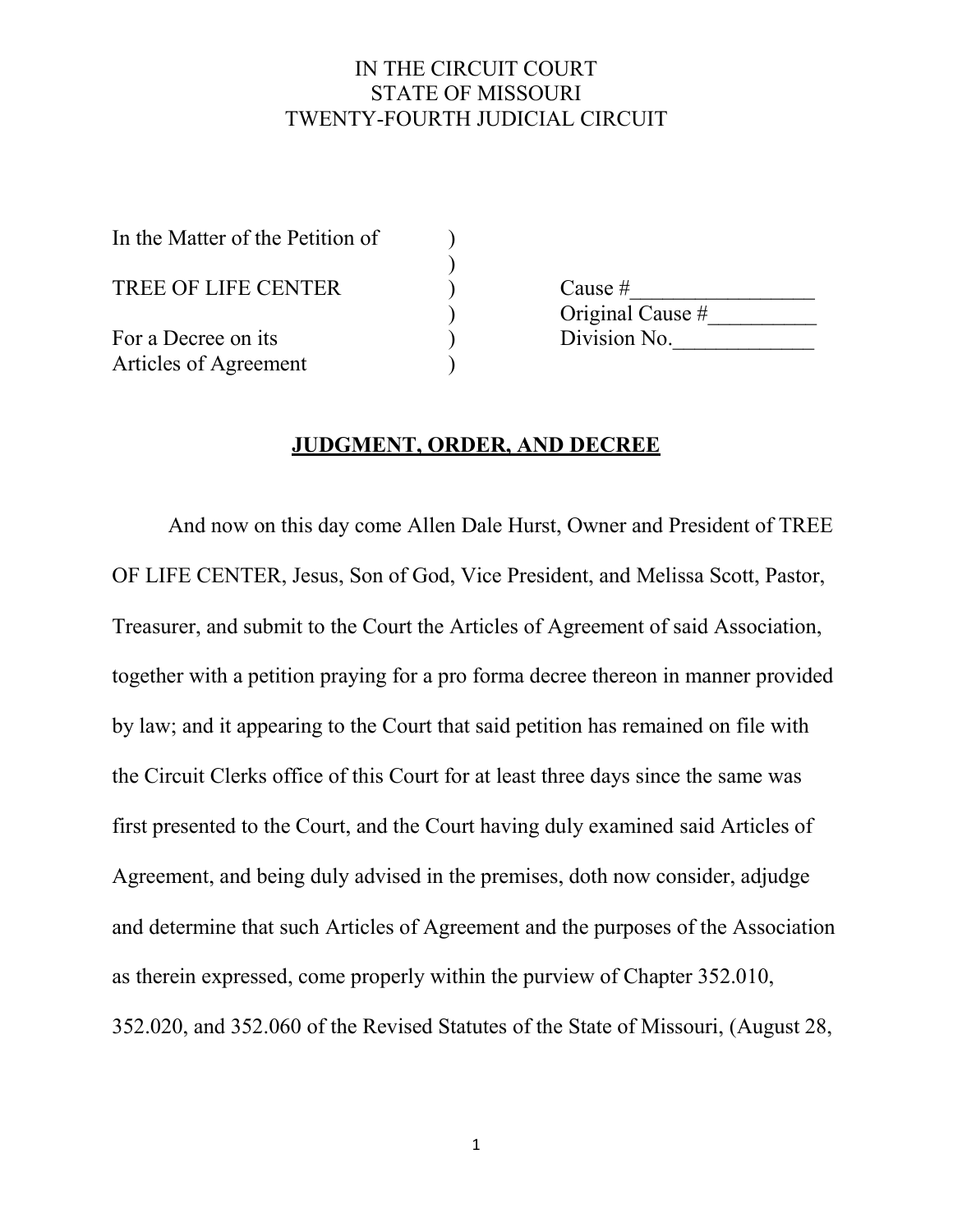## IN THE CIRCUIT COURT STATE OF MISSOURI TWENTY-FOURTH JUDICIAL CIRCUIT

2009) and are not inconsistent with the laws or the Constitution of the State of Missouri or the United States of America.

Wherefore, it is Ordered, Adjudged, and Decreed, by the Court, that the petitioners of said Articles of Agreement be and are hereby created a body corporate and politic, by and under the name of TREE OF LIFE CENTER.

Dated this \_\_\_\_\_\_ day of \_\_\_\_\_\_\_\_\_\_, in the year of Our Lord 2014.

Judge of the Circuit Court Farmington, Missouri

 $\mathcal{L}_\text{max}$  , where  $\mathcal{L}_\text{max}$  , we have the set of the set of the set of the set of the set of the set of the set of the set of the set of the set of the set of the set of the set of the set of the set of the set of